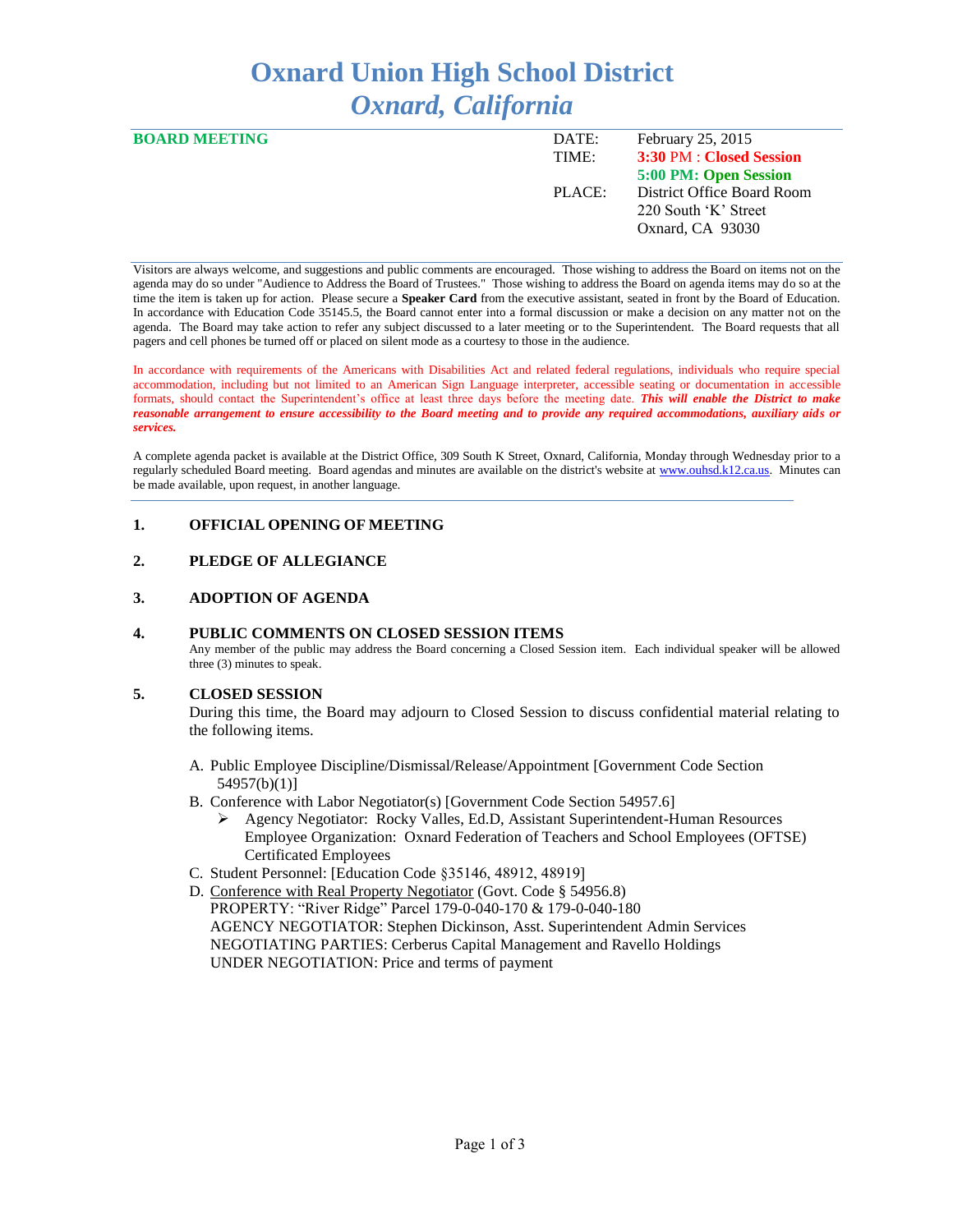Board Meeting Agenda February 25, 2015

# **6. RECONVENE IN PUBLIC: REPORT ON CLOSED SESSION ACTION**

## **7. RECOGNITION:**

#### **Academic Decathlon Winners**

**Julio Cabral –** Hueneme High School Spanish teacher – Achievement in AP Spanish Language and AP Spanish Culture Exams

## **8. PUBLIC COMMENTS TO ADDRESS THE BOARD OF TRUSTEES**

Those persons wishing to address the Board may do so at this time by completing a Speaker Card. All comments are to be directed to the Board President. Individual speakers shall be allowed three (3) minutes to address the Board on each agenda or non-agenda item. With Board consent, the President may increase or decrease the time allowed for public presentation, depending on the topic and the number of persons wishing to be heard. The President may take a poll of speakers for or against a particular issue and may ask that additional persons speak only if they have something new to add. Please refer to the complete text of Oxnard Union High School District Board Policy 9323: *Procedures for Communicating with the Board of Trustees.*

#### **9. SUPERINTENDENT'S REPORTS** General Report: Gabe Soumakian, Ed.D.

#### **10. STUDENT REPRESENTATIVE REPORT -** Sierra Kavon

# **11. CONSENT CALENDAR**

#### **Administrative Services**

- A. Consideration of Renewal of Agreement with Special District Financing and Administration (SDFA) for the 2015 School Facility Needs Analysis (Developer Fee Report)
- B. Consideration of Approval of Contract Renewal between SC Fuels and Oxnard Union High School District for District-Wide Gas/Diesel Fuel Needs
- C. Consideration of Approval of Renewal of Agreement for Sea Clear Pool Maintenance Extension of Contract for 1-Year
- D. Consideration of Approval of Contract Addendum Between Ventura County Education Network (VCEDNET) and OUHSD for Complete Internet Access Services
- E. Consideration of Approval of Contract Extension Between Time Warner Cable and OUHSD for WAN Services
- F. Consideration of Approval of Purchase Orders and Direct Pays, January 31 February 11, 2015
- G. Consideration of Approval of Donations, January 20 February 16, 2015

#### **Educational Services**

- H. Consideration of Approval of Non-Public School Placement for Student Cases #28 and #29, according to the Recommendation of the Student's IEP Team and the Director of Special Education.
- I. Consideration of Approval of Waiver of CAHSEE requirement for OUHSD students with Disabilities
- J. Consideration of Approval of Memorandum of Understanding between Oxnard Union High School District and California State University, Channel Islands Project ACCESO, at Rio Mesa High School.

# **21st Century Learning & Innovation**

K. Consideration of Approval of Stipulated Student Expulsion(s) by Agreement of the School Principal, the Student, and the Students' Parent/Guardian, as per Board Policy 5144, Section 22

#### **Human Resources**

L. Consideration of Approval of Certificated and Classified Personnel